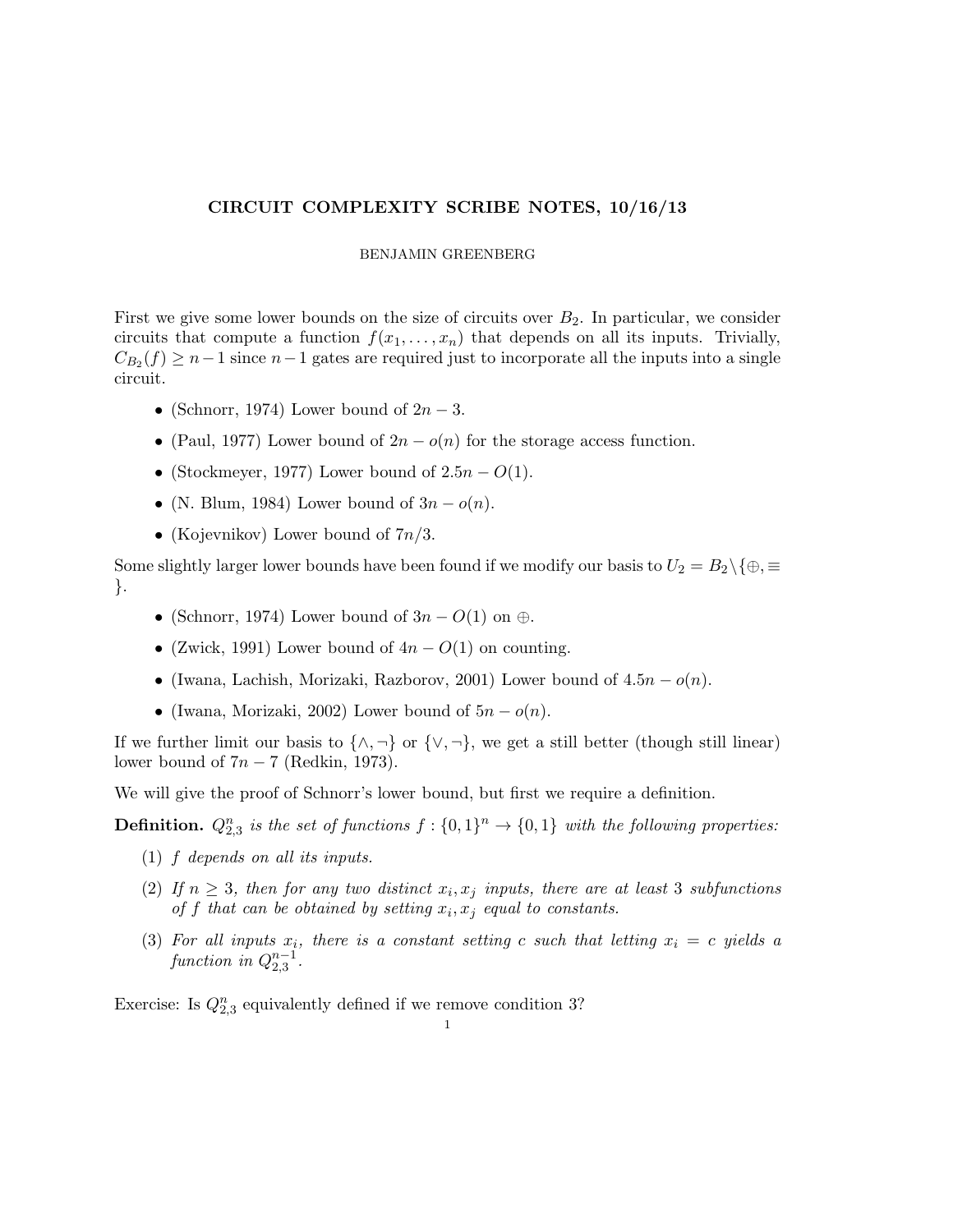## 2 BENJAMIN GREENBERG

As a simple example of such a function, consider the n-ary function that checks whether the sum of its inputs is 0 modulo 3. It is readily seen that this function satisfies all three requirements of the definition.

**Theorem (Schnorr, 1974).** *Let*  $f \in Q_{2,3}^n$ . *Then*  $C_{B_2} \geq 2n - 3$ *.* 

*Proof.* We proceed by induction on n. The base cases  $n = 0$  and  $n = 1$  are easy to check, since then  $2n-3 < 0$ . If  $n = 2$ ,  $2n-3 = 1$ , and since f depends on all its inputs  $C_{B_2}(f) \geq n-1=1$ , so this case is taken care of as well.

Now consider  $n > 2$ . Let C be a minimum size B<sub>2</sub>-circuit for f. There is a gate g in C that takes as its inputs  $x_i$  and  $x_j$ . By minimality of  $C, i \neq j$ . Because g has only two possible outputs, at least one of  $x_i$  and  $x_j$  appears elsewhere in C as an input, as otherwise we would violate the requirement that setting these variables to constants yields at least 3 subfunctions of f.

Without loss of generality suppose  $x_i$  appears in some other gate  $g'$ , and set  $x_i = c$  such that the resulting function is in  $Q_{2,3}^{n-1}$ , which we can do by definition. This function can be computed by the circuit arrived at by removing at least g and  $g'$  from C, and by our inductive hypothesis any such circuit is of size at least  $2(n-1) - 3$ . Hence,  $Size(C) - 2 \geq 1$  $2(n-1) - 3$ , establishing the claim.

We now consider monotone functions.

**Definition.** Let f be an n-ary Boolean function. f is monotone provided: If  $a_i, b_i \in \{0, 1\}$ and  $a_i \geq b_i$ , then  $f(a_1, \ldots, a_n) \geq f(b_1, \ldots, b_n)$ . A circuit is monotone if all its gates *compute monotone functions.*

The only examples of monotone functions in  $B_2$  are the two identity functions, constants, ∧, and ∨.

Theorem. *Let* C *be a monotone circuit. Then* C *computes a monotone function.*

*Proof.* Induction on the number of gates in C.

Conversely, if  $f$  is an *n*-ary monotone function, then it is computed by a monotone formula of size  $\leq n2^n$ .

*Proof.* Write f in DNF, and erase the negated variables from disjunctions, as well as duplicate conjunctions. This process is allowed since  $f$  is monotone, and the resulting formula has the appropriate size.

We now consider lower bounds for monotone circuits.